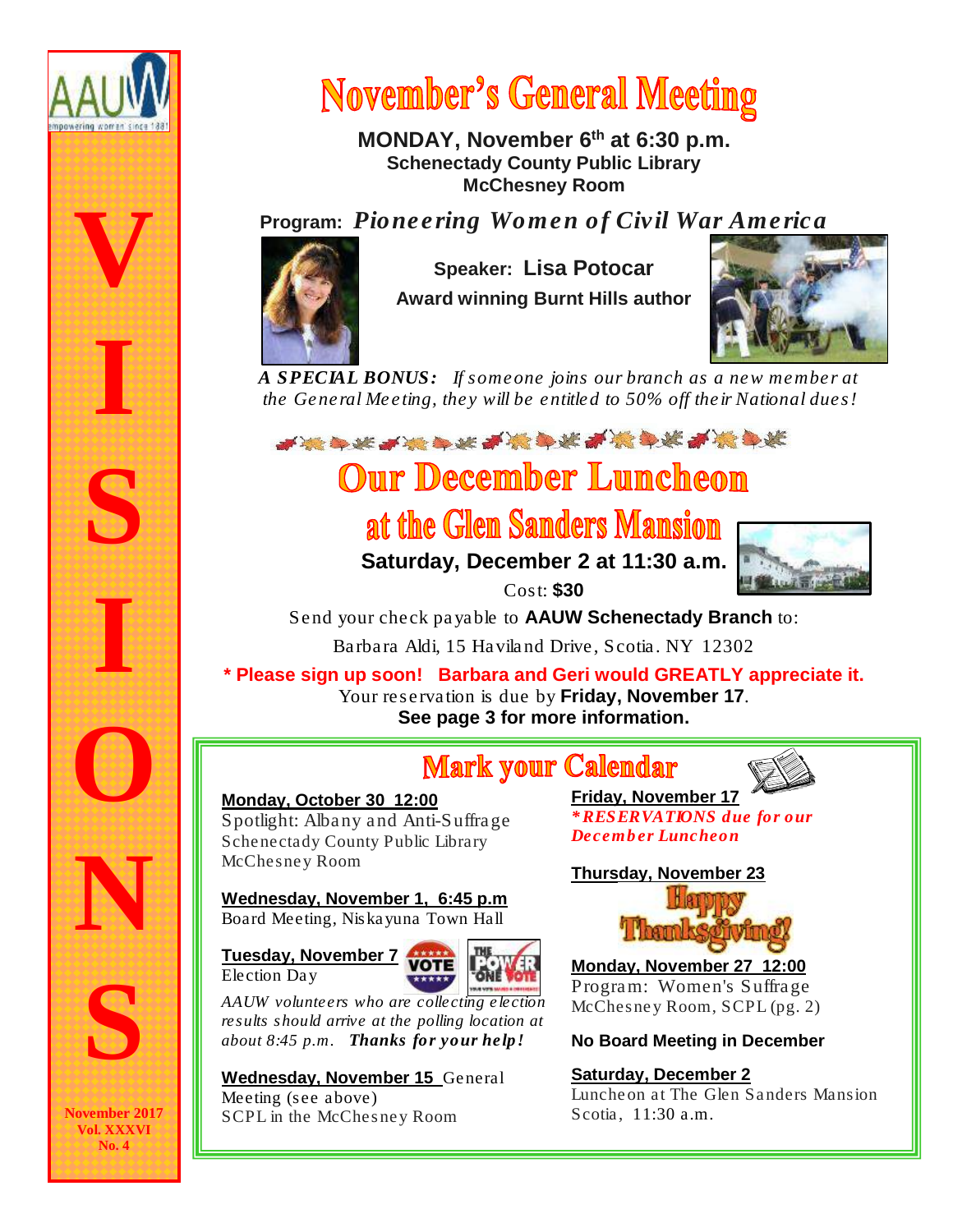

November  $6<sup>th</sup>$  is the 100<sup>th</sup> Anniversary of Women's Right to Vote in New York State. People in New York State were leaders in the woman suffrage movement from 1848 until 1917 when suffrage was legalized in New York State and on to 1920 when the federal government passed the  $19<sup>th</sup>$  amendment.

**Presidents' Message** 

Important in the campaign for Women's Rights, was the use of wagons and automobiles to draw attention to the cause. Socialite Rosalie Jones, social justice activist Elisabeth Freemen, and community organizer Edna Kearns hit the trail with their horse-drawn wagons in 1913. Suffrage parades, rallies, soapbox speeches in the streets, pageants, torch-light processions, as well as decorated wagons and autos, represented just a few examples of a public visibility that sent a distinct message: the suffrage movement was on a roll.



The horse-drawn campaign wagons used by Freeman, Kearns and Jones provided mobility for community organizers. A woman driving an

automobile or horse-drawn wagon presented a novel and successful tactic that drew attention to the cause.

*Votes for Women, Celebrating New York's Suffrage Centennial*, a large-scale exhibition at the New York State Museum will run from November 4, 2017 – May 13, 2018. Featured at the exhibit will be the only known horse-drawn wagon, the *Spirit of 1776,* used for suffrage organizing that remains in existence today. ~ *Bobbi Richardson and Robin Eddy*



Two local programs on Women's Suffrage will be presented at the Schenectady County Public Library in the McChesney Room as part of their Books Sandwiched In programs starting at 12:00.

October 30: Program: Albany and Anti-Suffrage, a new exhibit at the Albany Institute of

History and Art, will be presented by Patrick Stenshorn, the Interpretive Program Manager at the Institute. He will discuss the founding of the antiwomen's suffrage organization in New York in 1894, and the fears that this group had regarding the voting of immigrants, the belief that voting was not a right but a privilege, and that women voting would destroy family life. Women were granted the right to vote in New York in 1917; three years later the federal government granted women the right to vote.

November 27: Program: Women's Suffrage presented by Jennifer Lemak, Chief Curator of History at the New York State Museum, will speak on the exhibit: Votes for Women: Celebrating New York's Suffrage Centennial. She will be joined by Ashley Hopkins-Benton, Senior Historian

and Curator of Social History at the New York State Museum. The exhibit opens on Nov. 4, 2017.

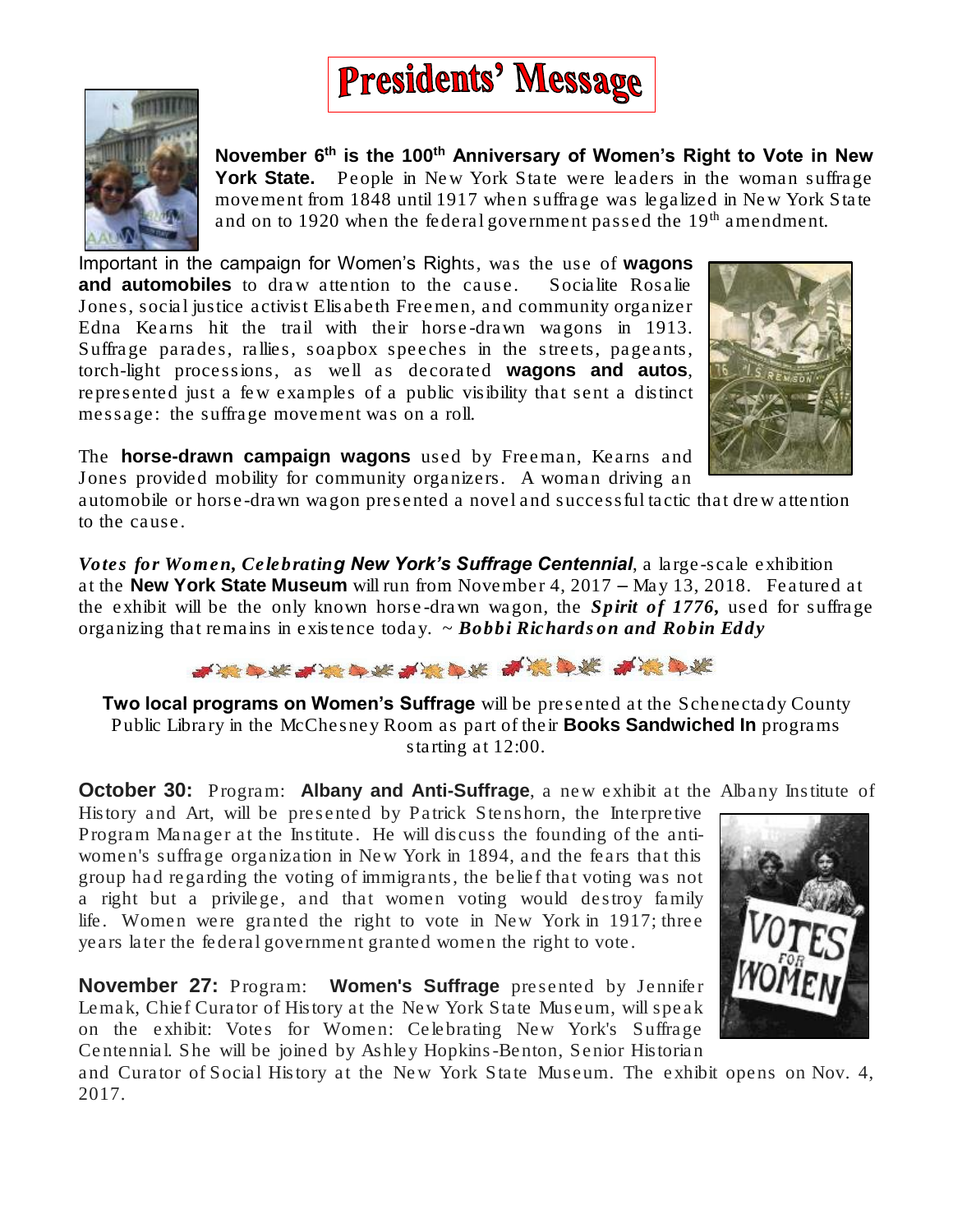### Public Policy: *NYS CONSTITUTIONAL CONVENTION - YES OR NO*

Every twenty years, the public has a right to vote on whether the State should hold a Constitutional Convention (ConCon). Any changes made to the current constitution dating back to 1894 were altered in 1938. The last convention was held in 1967 with voters rejecting another convention since that time.

Nonprofit groups like the Legal Aid Society and Planned Parenthood do not support the convention. They fear it could "role back" rights that are now protected in New York State. Many groups fear the outcome of a ConCon. The Working Families Party is teamed with the Conservative Party to defeat this. Planned Parenthood and Pro-Life organizations also are against this convention. LGBT advocates, most unions, and environmental groups are working with the State Rifle and Pistol Association who want this referendum defeated. Organizations that fight each other like "cats and dogs" have now joined forces.

One major concern is putting to much power in the hands of a few. Some are concerned that Albany's culture of corruption could influence the outcome. Also, money from large financial institutions could have negative consequences. Many on Wall Street view our pension system as a drain on the economy. Advocates opposing this believe the convention will undermine the wishes of the people. The greatest fear is the fear of the unknown and what the final outcome will be.

Those in favor claim that the opposition is exaggerating the whole issue. They believe that this will make our government less corrupt. Dick Dadey of Citizens Union stated that those opposed are protecting the status quo. The status quo has a great deal to lose if the power structure is realigned.

The recent Siena Poll showed that 45 percent of voters favor holding a ConCon, 33percent are opposed, and 22 percent undecided. Those in favor see the convention as political reform and those opposed as reactionary. *~ Linda Rizzo*

### *DECEMBER Luncheon (continued)*

Glen Sanders will provide cheese and crackers prior to our luncheon as a token of their appreciation. We will be having a served plated luncheon

Menu: Soup: Butternut squash bisque Choice of One Entrée:

• Chicken Piccata - egg battered chicken, lemon caper sauce, rice pilaf, butter green beans

• Mushroom Ravioli - mascarpone cheese sauce, oven roasted tomatoes, pecorino crumbs

Dessert: Cheesecake served with raspberry sauce and whipped cream, coffee/tea

Program: Vocal group "Just Pitchin'" under the direction of Arla JN Wilding Schenectady County Community College School of Music

*Barbara Aldi and Gerri Pinkerton, our Luncheon Chairs, would greatly appreciate it if you could send in you check for the luncheon soon. It gets stressful when people don't sign up until the last minute.*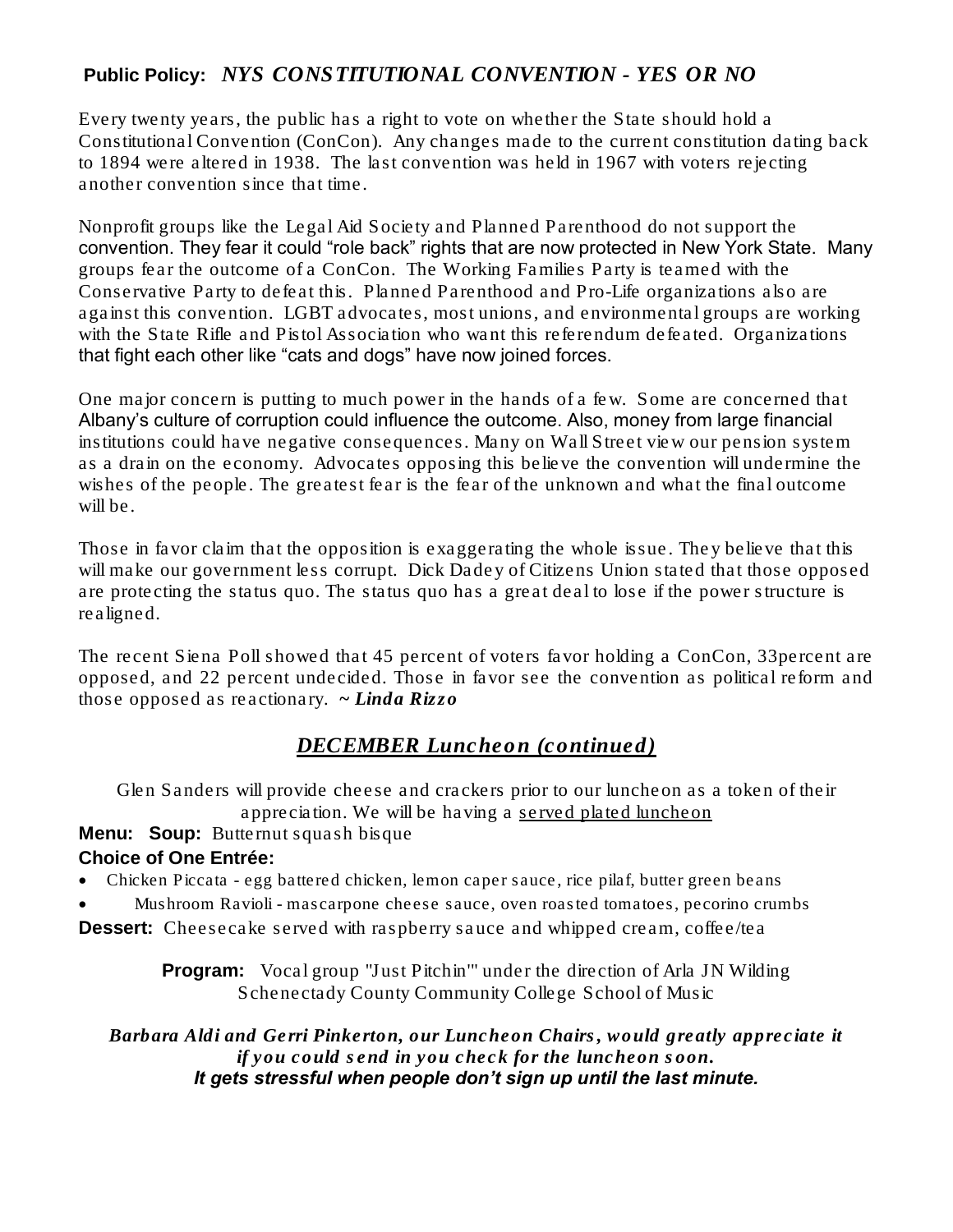

*Add their information to your directory* 

*Lenore Lanka Patricia Rankin* Ann Gotwals 9340 Harts Road-B 133 Saratoga Road Apt.112 1359 Valencia Road Broadalbin, NY 12025 Glenville, NY 12302 Schenectady, NY 12309 (518) 882-9514 (772) 538-1720 (518) 372-5059 [lenorelanka@gmail.com](mailto:lenorelanka@gmail.com) [galwaypr@gmail.com](mailto:galwaypr@gmail.com) gotjoann@aol.com

#### *Directory Updates -* Adjust your directory

Julie Burgess Renie Federighi Shellie van der Zee 139 Glen Eddy Drive 112 Glen Eddy Drive 917-574-5127 (Cell) Niskayuna, NY 12309 Niskayuna, NY 12309 (518) 280-8058 [JulieandBobBurgess@gmail.com](mailto:JulieandBobBurgess@gmail.com) 

Lois Mendelson 518-227-5799 (Cell) has moved to Maine 1 Luzerne Court

Gail Karl **Gail Karl Communist Communist Communist Communist Communist Communist Communist Communist Communist Communist Communist Communist Communist Communist Communist Communist Communist Communist Communist Communist C** 

Rexford, NY 12148 Harriet Severenko (518) 243-6381 [hsevere1@gmail.com](mailto:hsevere1@gmail.com)

## *Legal Advocacy*

AAUW works toward gender equity and its Legal Advocacy cases are a significant portion of that effort. Data demonstrating the disparity in wages for men and women and headlines highlighting incidents of sexual harassment or gender discrimination point to the necessity and relevance of the Legal Advocacy Fund.

At the present time, AAUW can take satisfaction from a case which began in 2007 and was settled in May 2017: Thein v. Feather River Community College. Paul Thein and two female employees filed a whistle-blower lawsuit against Feather River Community College in California....alleging that the college violated Title IX by retaliating against them for complaining about sex discrimination. The case was settled in May 2017 for \$2 million.

In another case, Aileen Rizo, a math consultant for the Fresno County Office of Education (FCOE) in Fresno, California, filed suit against the FCOE under equal pay and gender discrimination laws after discovering she was paid less than her male colleague who had less experience and seniority. Knowing that the use of salary history is one underlying factor of the gender wage gap, Rizo challenged the FCOE's practice of basing pay exclusively on an employee's salary history. On April 27, 2017, the U.S. Court of Appeals for the Ninth Circuit handed down an unfavorable decision in Rizo's case. AAUW joined an amicus brief in support of Rizo's petition for rehearing en banc — in front of all the judges of a court rather than only a selected panel — and urged the Ninth Circuit to reconsider, and on August 29 the Ninth Circuit Court [granted a petition](http://www.aauw.org/resource/rizo-v-fresno/) for rehearing en banc.

These are but two of many worthy cases which AAUW supports. Your contributions to this fund help AAUW work toward equity for women. *~ Eleanor Aronstein*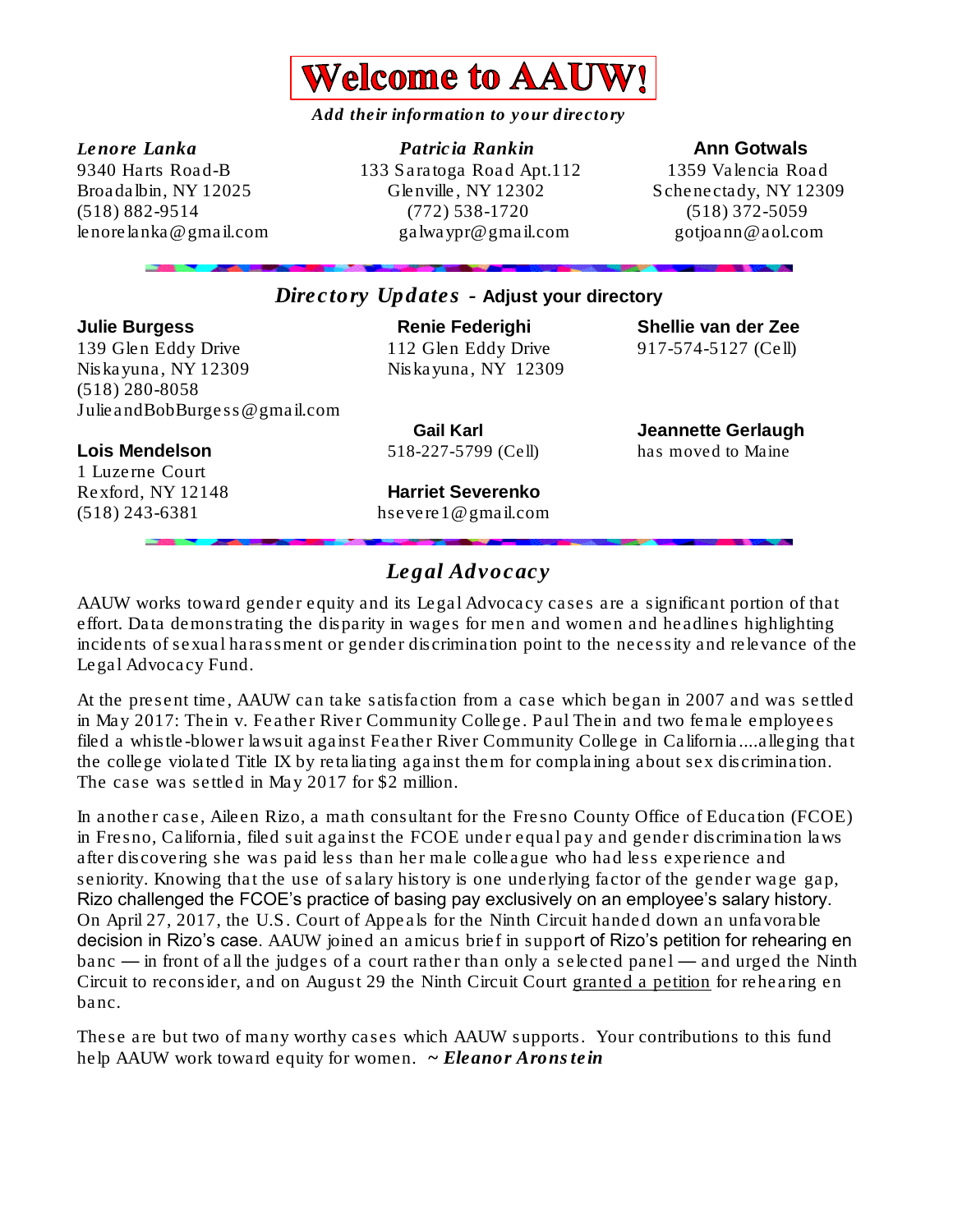

*Study and Interest Group Meetings for November, 2017 If you're interested in attending a meeting, contact the leader.*



Book Chat Leader: Ellie Rowland (250-4302) November 14, 2017 2:00 p.m. Book: Hillbilly Elegy by J.D. Vance Hostess: Bobbi Richardson Location: 1417 Fox Hollow Rd., Niskayuna

#### Book Exchange 1

Leader: Dottie Potochnik (399-3854) No regular meetings

Book Exchange 2 Leader: Ellie Rowland (370-1958) No regular meetings

#### Couples Gourmet

Leaders: Faith Weldon ( 393-0048) Pat Terry (372-8431) November 10, 2017, 7 p.m. Theme: Gran Cucina Latina Co-Hostesses: Bobbi Richardson Jackie Mendini

#### Diverse Topics

Leaders: Barbara Aldi (372-4802) Gerri Pinkerton (346-4560) November 20, 2017, 1:30 p.m. Hostess: Eleanor Aronstein 909 Londonderry Court Co-Hostess: Erica Berger Program: Humera Khan, recipient of Four Chaplains Brotherhood Award

#### Modern Literature

Leaders: Joan Bergin (399-1861) Mary DeLory(393-6811) November 13, 2017 7:00 p.m. Book: Jane Eyre by Charlotte Bronte Reviewers: Toni Walsh/Mildred Creasy Hostess: Bobbi Richardson 1417 Fox Hollow Rd.



#### Mah Jongg

Leader: Linda Ward October 9, 2017, 1:30 p.m. Hostess: Ellie Rowland Location: 1417 Fox Hollow Road

Co-Hostess: Susie Leon

October 23, 2017, 1:30 p.m. Hostess: Arlene Maranville Location: 1 Maywood Drive, Scotia

#### **Quilting**

Leader: Marguerite Pileggi (280-5623) November 28, 2017 Program: Pat's Surprise Hostess: Pat Buczkowski 451 Rudy Chase Drive, Apt. 207

#### Science Topics

Leader: Nancy Walden (518-280 8065) November 6, 2017, 7:00, pm Hostess: Dot Gray Topic: Mini Topics by Ellie Rowland & Dot Gray Location: Fireside Lounge at the Glen Eddy

#### Varied Interests

Monthly Leader: Reba Mehan November 9, 2017, 12:30 p.m. Location: TBD Program: Ethic Lunch and Learn